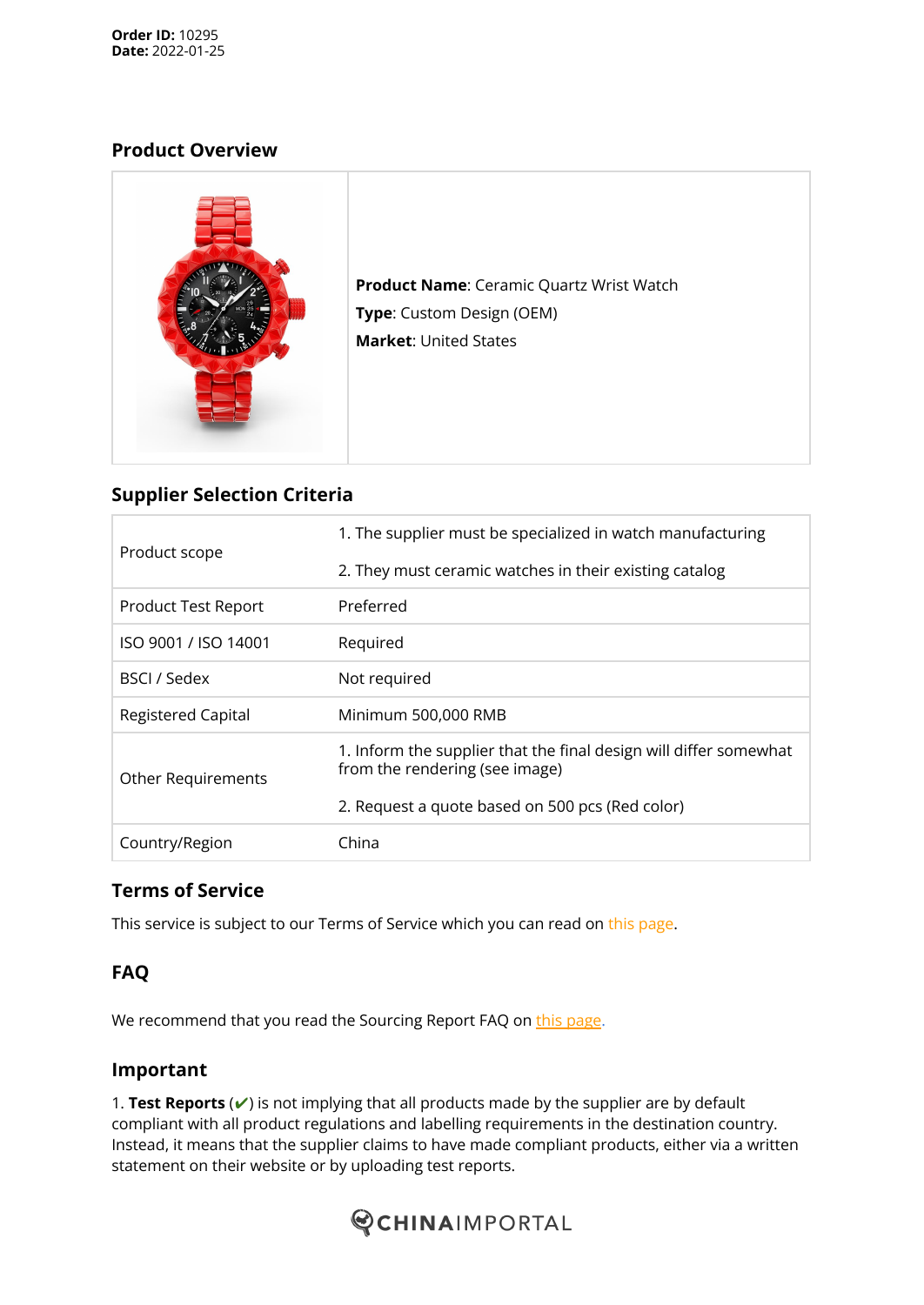2. Likewise, other **check marks** (✔) on the following pages are entirely based on the suppliers claimed capabilities and certificates.

#### **Company Overview**

| Code | <b>Company name</b>                       | <b>Location</b>  | Website |
|------|-------------------------------------------|------------------|---------|
| A    | Shenzhen Yongwang Watch Co. Ltd           | Shenzhen, China  | Link    |
| В    | Shenzhen Ion Watch & Clock Co. Ltd.       | Shenzhen, China  | Link    |
| C    | Dongguan Kastor Watch Co. Ltd             | Donguan, China   | Link    |
| D    | Guangdong Yaham Watch Co. Ltd             | Shenzhen, China  | Link    |
| E.   | Shenzhen Next Accessories Factory Co. Ltd | Shenzhen, China  | Link    |
| F    | Shenzhen KLR Watch Factory Co. Ltd        | Shenzhen, China  | Link    |
| G    | Guangzhou King Timepieces Co. Ltd         | Guangzhou, China | Link    |
| н    | Yiwu Shoubiao Watch Co. Ltd.              | Yiwu, China      | Link    |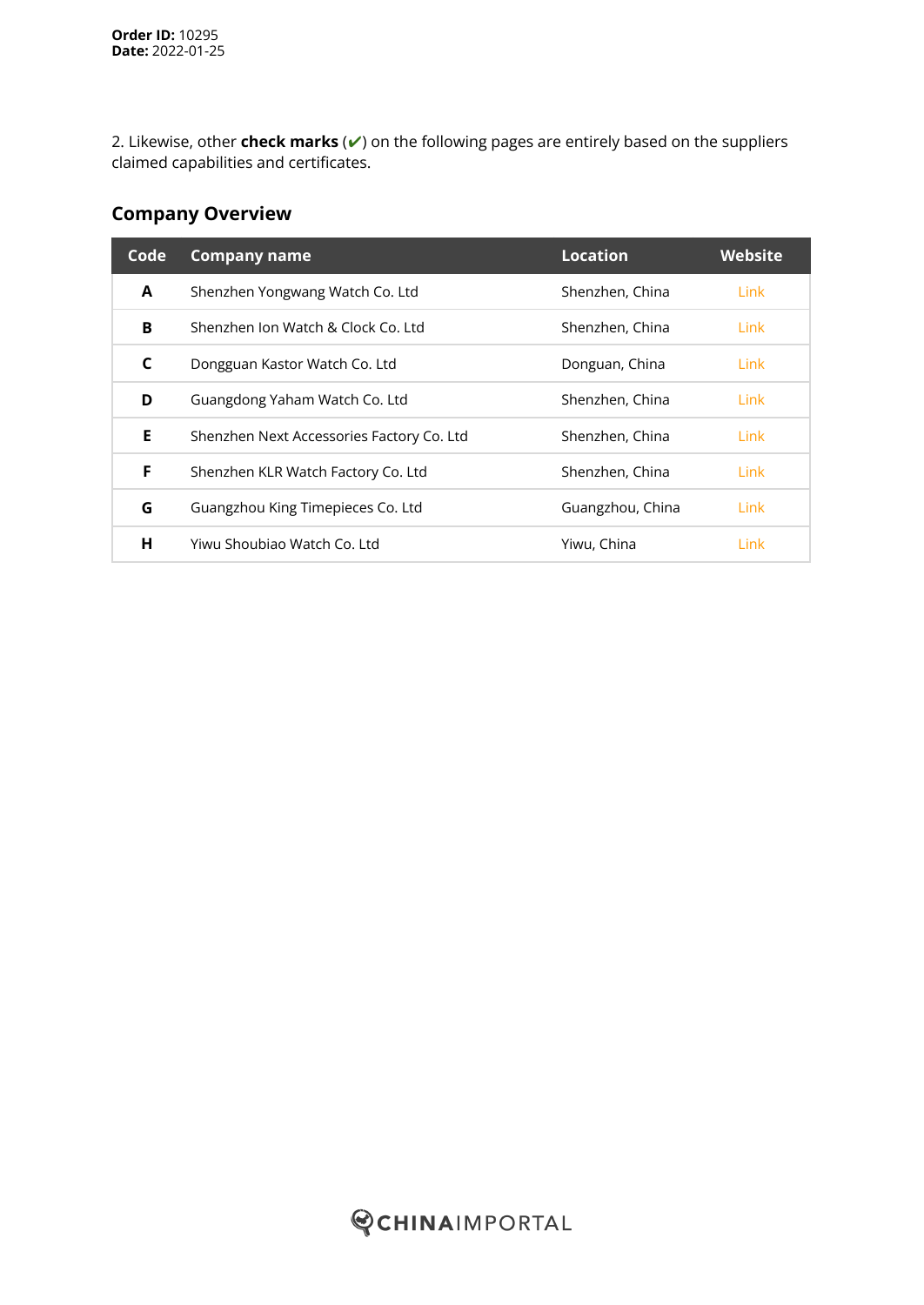|                                                           | A                          | B                | C          | D          |
|-----------------------------------------------------------|----------------------------|------------------|------------|------------|
| <b>Supplier Information</b>                               |                            |                  |            |            |
| <b>Product Test Reports</b><br>REACH, Other               | $\boldsymbol{\nu}$         | v                | x          | ✓          |
| <b>CSR Audits Reports</b><br><b>BSCI or Sedex (SMETA)</b> | $\mathbf{v}$               | $\boldsymbol{x}$ | v          | ×          |
| <b>ISO 9001</b><br>Quality Management (QMS)               | $\boldsymbol{\mathcal{L}}$ | ✓                | ✔          | ✔          |
| <b>ISO 14001</b><br>Environmental Management (QMS)        | ×                          | $\boldsymbol{x}$ | ×          | ×          |
| <b>Product Scope</b>                                      |                            |                  |            |            |
| <b>Main Products</b><br>Specified on the website          | Watches                    | Watches          | Watches    | Watches    |
| <b>Ceramic Watches</b><br>Specified on the website        | <b>Yes</b>                 | <b>Yes</b>       | <b>Yes</b> | <b>Yes</b> |
| <b>Attachments</b>                                        |                            |                  |            |            |
| <b>Contact form/details</b>                               | Link                       | Link             | Link       | Link       |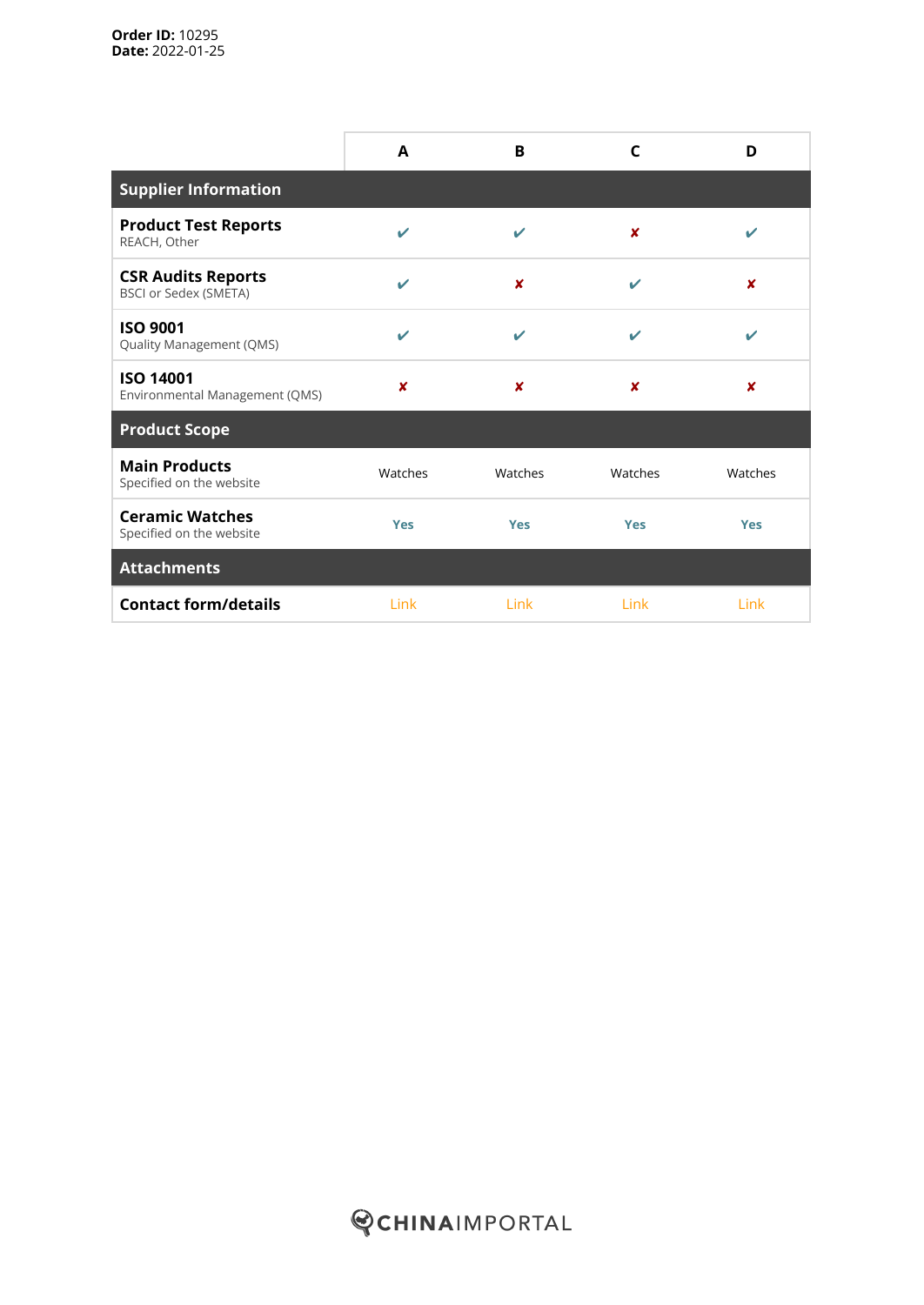|                                                           | E                      | F                        | G          | н                |
|-----------------------------------------------------------|------------------------|--------------------------|------------|------------------|
| <b>Supplier Information</b>                               |                        |                          |            |                  |
| <b>Product Test Reports</b><br>REACH, Other               | $\boldsymbol{x}$       | ✓                        | ✔          | ✓                |
| <b>CSR Audits Reports</b><br><b>BSCI or Sedex (SMETA)</b> | $\boldsymbol{x}$       | $\boldsymbol{x}$         | ✔          | $\boldsymbol{x}$ |
| <b>ISO 9001</b><br>Quality Management (QMS)               | ✓                      | $\overline{\mathscr{L}}$ | ✓          | ✓                |
| <b>ISO 14001</b><br>Environmental Management (QMS)        | ×                      | ×                        | ×          | $\boldsymbol{x}$ |
| <b>Product Scope</b>                                      |                        |                          |            |                  |
| <b>Main Products</b><br>Specified on the website          | Bracelets &<br>Watches | Watches                  | Watches    | Watches          |
| <b>Ceramic Watches</b><br>Specified on the website        | <b>Yes</b>             | <b>Yes</b>               | <b>Yes</b> | <b>Yes</b>       |
| <b>Attachments</b>                                        |                        |                          |            |                  |
| <b>Contact form/details</b>                               | Link                   | Link                     | Link       | Link             |